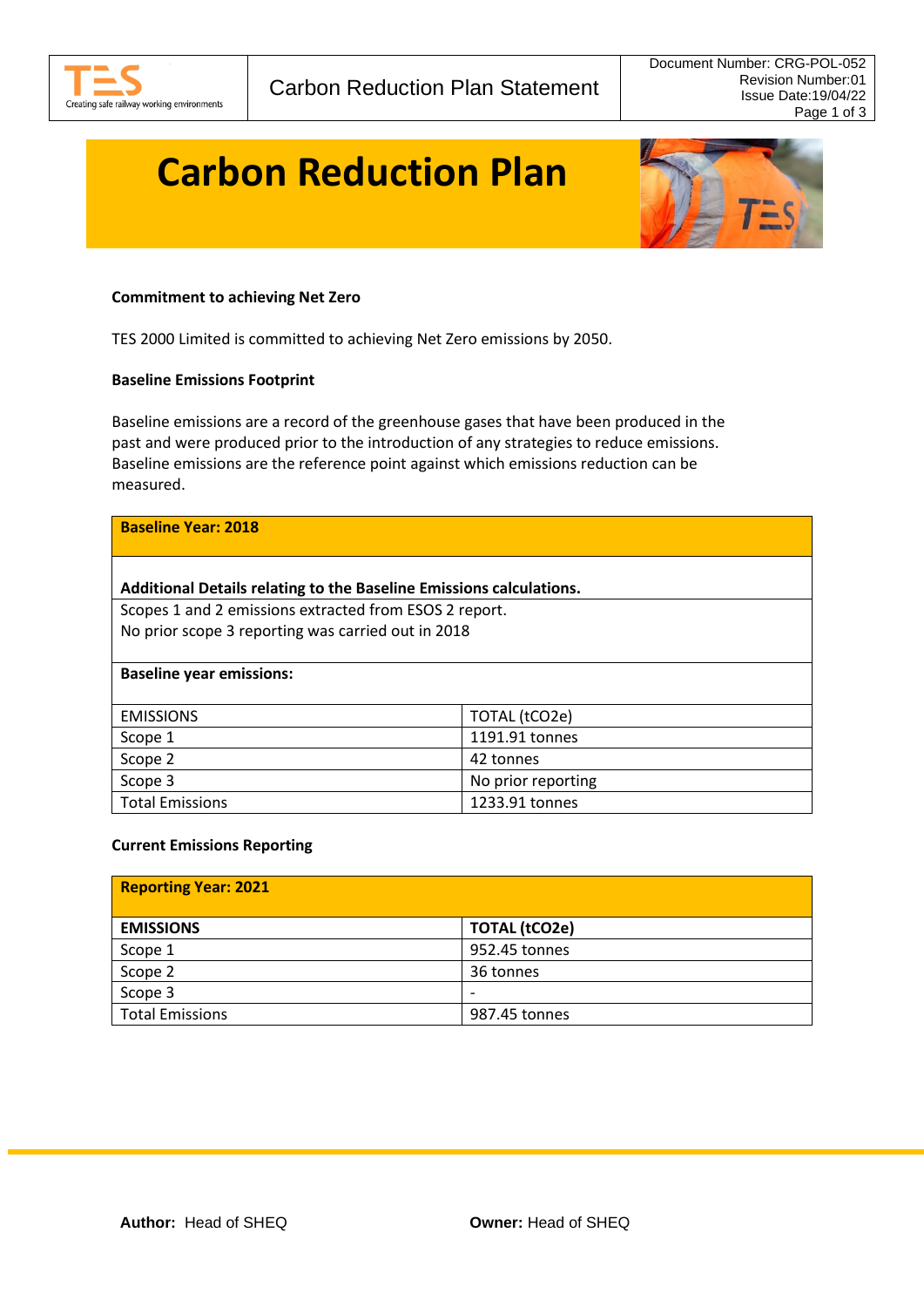# **Emissions reduction targets**

To continue our progress to achieving Net Zero, we have adopted the following carbon reduction targets.

We project that carbon emissions will decrease over the next five years to 642 tCO2e by 2027. This is a reduction of 47.93%

### Progress against these targets can be seen in the graph below:



# **Carbon Reduction Projects**

# **Completed Carbon Reduction Initiatives**

The following environmental management measures and projects have been completed or implemented since the 2018 baseline. The carbon emission reduction achieved by these schemes equate to 245.55 tCO2e, a 19.91% reduction against the 2018 baseline. **Current measures include:**

- Scientific Based Target Initiative (SBTI) Commitment made to reduce to net zero CO2 emissions by 2050
- ISO 14001 accredited since 2004
- Reduction of Fleet fuel consumption and vehicle usage by utilisation of telematics
- Implementation of LED/PIR lighting in office locations

# **In the future we plan to implement further measures to include:**

- Completing a Scope 3 footprint and modelling Scope 3 targets in line with the SBTI's criteria and recommendations
- Electrification of the company vehicle fleet
- Utilising technology to reduce carbon emissions caused by travel and excessive use of paper
- Renewable energy use in office locations
- Reduction in single-use plastic